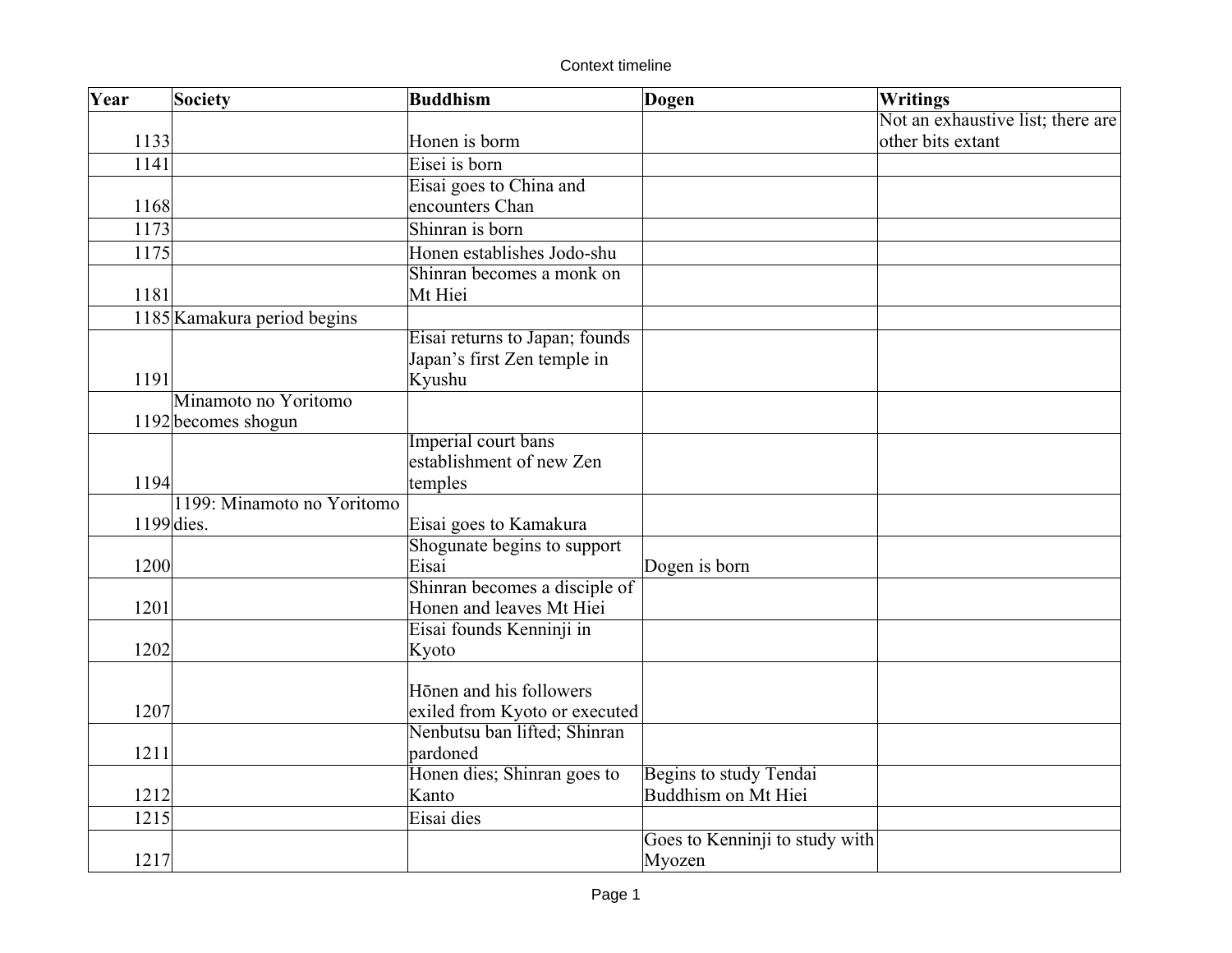|      | Shogunate forces defeat the       |                                           |                                                        |                                                              |
|------|-----------------------------------|-------------------------------------------|--------------------------------------------------------|--------------------------------------------------------------|
|      | $1221$ emperor in the Jokyu War   |                                           |                                                        |                                                              |
| 1222 |                                   | Nichiren is born                          |                                                        |                                                              |
|      |                                   |                                           | Goes with Myozen on                                    |                                                              |
| 1223 |                                   |                                           | pilgrimage to China                                    |                                                              |
| 1224 |                                   | Shinran writes Kyogyoshinsho              |                                                        |                                                              |
|      |                                   |                                           | Goes to Mt Tendo to study                              |                                                              |
| 1225 |                                   |                                           | with Nyojo; Myozen dies                                |                                                              |
|      |                                   |                                           | Receives dharma transmission                           |                                                              |
| 1227 |                                   |                                           | from Nyojo; returns to Japan                           |                                                              |
| 1228 |                                   |                                           | Dogen learns of Nyojo's death                          |                                                              |
|      |                                   |                                           |                                                        |                                                              |
|      |                                   |                                           |                                                        |                                                              |
|      | 1230 Nationwide famine            |                                           | Leaves Kenninji in Kyoto and starts on Fukanzazengi in |                                                              |
|      |                                   |                                           | goes south                                             | elaborate, formal Chinese                                    |
| 1231 |                                   |                                           |                                                        | Begins writing in Japanese;<br>writes Bendowa                |
|      |                                   |                                           |                                                        |                                                              |
|      | 1232 Military code of law enacted |                                           |                                                        |                                                              |
|      |                                   | Nichiren becomes a Tendai                 |                                                        | finishes Fukanzazengi, writes                                |
| 1233 |                                   |                                           | Establishes Kannon-dori                                | Genjo Koan for layman Koshu<br>Yo                            |
|      |                                   | monk                                      |                                                        |                                                              |
|      |                                   | Shinran goes to Kyoto and<br>writes Wasan |                                                        |                                                              |
| 1234 |                                   |                                           |                                                        | writes GakudoYojinshu                                        |
| 1235 |                                   |                                           | Ejo arrives                                            |                                                              |
|      |                                   |                                           |                                                        | Writes Shinji Shobogenzo;                                    |
| 1236 |                                   |                                           |                                                        | Kannon-dori becomes Koshoji gives first recorded formal talk |
| 1237 |                                   |                                           |                                                        | writes Tenzo Kyokun                                          |
| 1239 |                                   | Ippen is born                             |                                                        | writes Face Washing                                          |
|      |                                   |                                           |                                                        | Writes Sansuikyo, Uji, Kesa                                  |
|      |                                   |                                           |                                                        | Kudoku, Keisei Sanshoku                                      |
|      |                                   |                                           |                                                        | writes Busso, Shisho, Jinzu;                                 |
|      |                                   |                                           |                                                        | begins shift toward emphasis                                 |
|      |                                   |                                           |                                                        | on own lineage, gives more                                   |
| 1241 |                                   |                                           | Darumashu group arrives                                | than 50 formal talks                                         |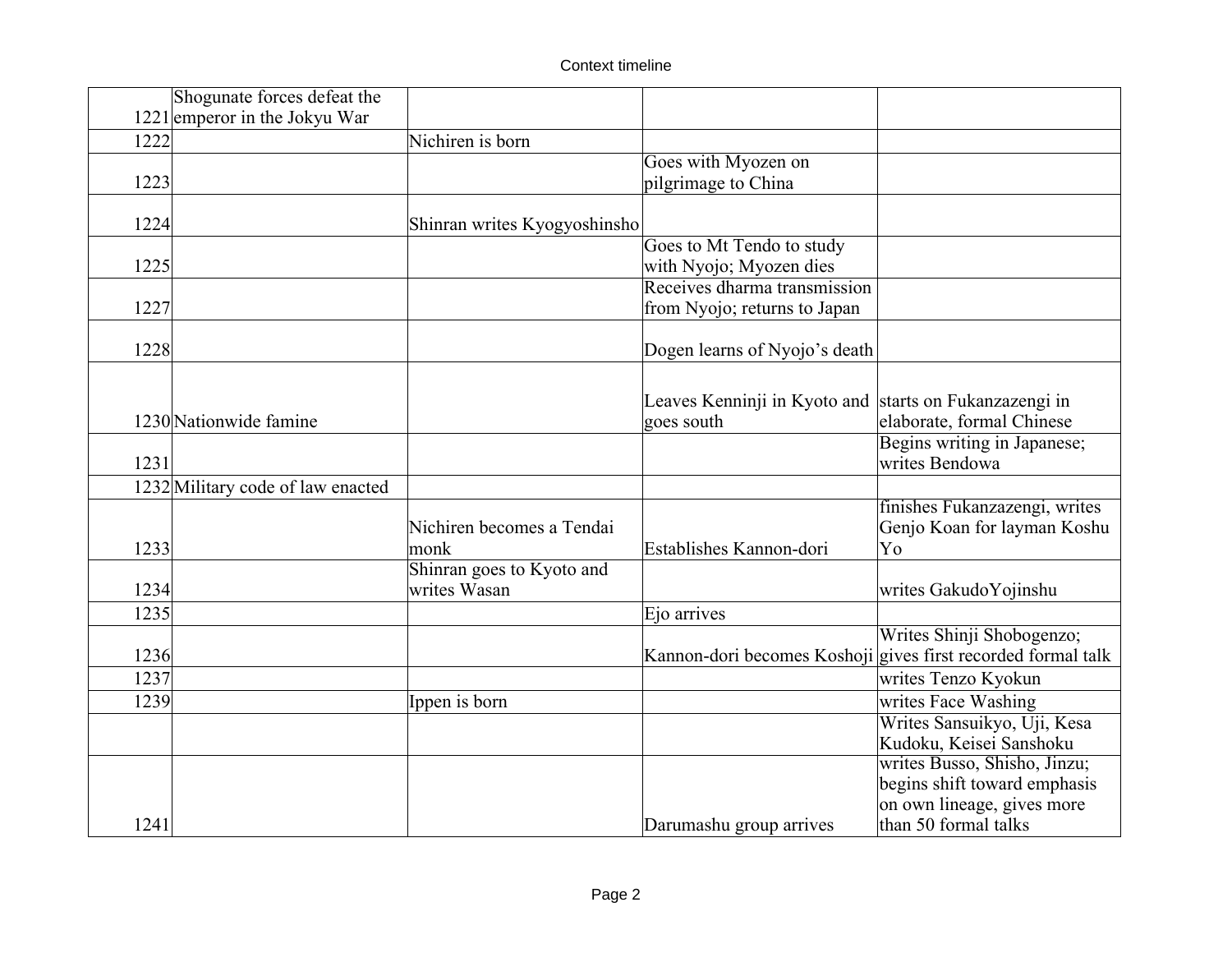## Context timeline

|      |                                                                   |                                                  |                                | writes Zazenshin, Zenki, Gyoji, |
|------|-------------------------------------------------------------------|--------------------------------------------------|--------------------------------|---------------------------------|
|      |                                                                   |                                                  |                                | Daigo, Bukkojoji, Muchu         |
|      |                                                                   |                                                  |                                | Setsumu and, shortly before     |
|      |                                                                   |                                                  |                                | leaving Kenninji, Shinjin       |
| 1242 |                                                                   |                                                  | Meets Hatano Yoshishige        | Gakudo                          |
|      |                                                                   |                                                  | Relocates to Echizen in the    | Writes 18 fascicles, Mitsugo,   |
| 1243 |                                                                   |                                                  | north; establishes Daibutsuji  | Mujo Seppo                      |
|      |                                                                   |                                                  |                                | Writes 37 factors of bodhi,     |
| 1244 |                                                                   |                                                  |                                | Temborin; starts on Bendoho     |
| 1245 |                                                                   |                                                  | appoints Gikai head cook       | writes Eihei Shingi, Koku       |
|      |                                                                   |                                                  |                                | Gives 70 formal talks, writes   |
|      |                                                                   |                                                  |                                | Chiji Shingi and Shukke; shift  |
|      |                                                                   |                                                  |                                | toward training limited number  |
|      |                                                                   |                                                  |                                | of monks who will transmit      |
| 1246 |                                                                   |                                                  | Daibutsuji renamed Eiheiji     | dharma to future generations    |
|      |                                                                   |                                                  | Goes to Kamakura to give       |                                 |
| 1247 |                                                                   |                                                  | precepts to shogun's regent    |                                 |
| 1248 |                                                                   |                                                  | Returns to Eiheiji             | gives more than 50 talks        |
| 1249 |                                                                   |                                                  |                                | gives more than 50 talks        |
| 1250 |                                                                   |                                                  |                                | gives more than 50 talks        |
| 1251 |                                                                   |                                                  | Ekan dies                      | gives more than 50 talks        |
|      |                                                                   |                                                  |                                |                                 |
|      |                                                                   |                                                  |                                | starts on Shobogenzo 12; Gien   |
|      |                                                                   |                                                  |                                | takes over editing Eihei Koroku |
|      |                                                                   |                                                  | Falls ill; makes Ejo his       | gives more than 50 talks;       |
| 1252 |                                                                   |                                                  | successor                      | revises Genjo Koan              |
|      |                                                                   | Nichren gives his Namu                           |                                |                                 |
|      |                                                                   | Myoho Renge Kyo lecture and Returns to Kyoto for |                                | Writes Hachidainingakiu; Ejo    |
|      |                                                                   | starts teaching chanting the                     | treatment; dies at the home of | discovers Hokyoki among         |
| 1253 |                                                                   | name of the sutra                                | layman Kakunen                 | Dogen's papers after his death  |
|      |                                                                   |                                                  |                                |                                 |
|      | Six years of natural disasters                                    |                                                  |                                |                                 |
|      | 1254 wipe out half of the population Nichiren arrives in Kamakura | Nichiren asks for shogunate                      |                                |                                 |
|      |                                                                   | support and the banning of                       |                                |                                 |
| 1260 |                                                                   | other schools                                    |                                |                                 |
|      |                                                                   | Nichren exiled to Izu                            |                                |                                 |
|      |                                                                   |                                                  |                                |                                 |